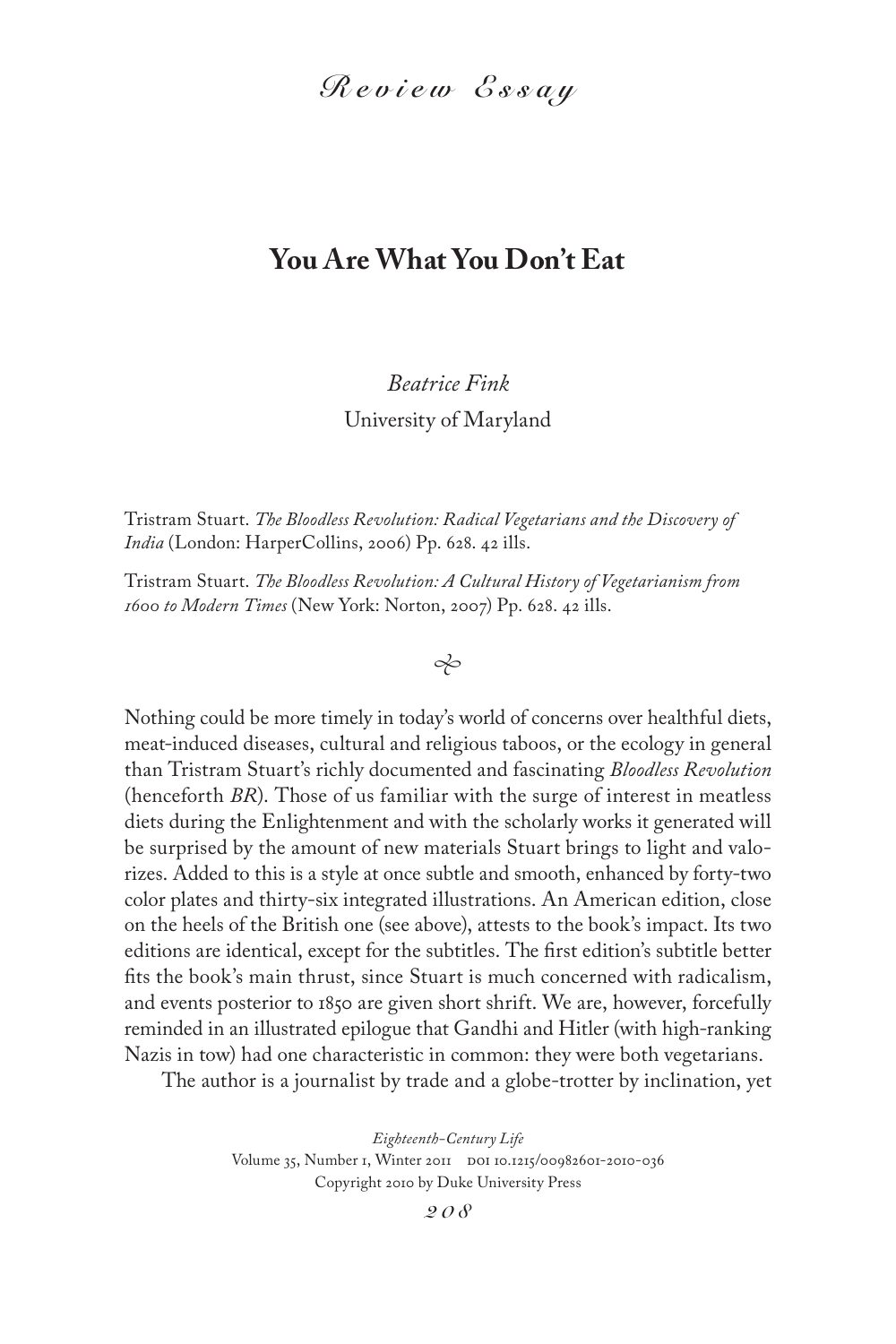his *BR*, with its sixty-five pages of bibliography, detailed index, and abundant notes, testifies to his being an impeccable scholarly author as well. The book contains twenty-seven chapters grouped into three parts ("Grass Roots," "Meatless Medicine," "Romantic Dinners") roughly corresponding to the gestation, flowering, and spread of vegetarianism. Individual chapters tend to center on specific persons, providing what amounts to a series of case studies in this scrutiny of a multifaceted phenomenon. In spite of sallies here and there, the major part of *BR* covers Britain's long eighteenth century, although several chapters containing some of the book's least familiar events and players take us beyond the waters, mainly to France, during the same period.

Stuart's introduction is not only synoptic, it also interconnects the component parts of his text by underlining the forces that molded the nature and function of vegetarianism early on. While we are told its impulse in Europe can be traced to increased contacts with India and its Brahmin doctrine of nonviolence (*ahimsa*), along with Pythagorean metempsychosis, the exegesis of these two doctrines varied according to time and circumstance, and swung from the spiritual and ethical to the utilitarian, at times reflecting the changing beliefs or tactics of a single individual. François Bernier, a follower of the French seventeenth-century Epicurean philosopher Pierre Gassendi, is a case in point, perhaps because he was a doctor who had spent time in India. He was able to transcend his own cultural and religious views by rationalizing the meat-eating taboo in terms of social justice: beef, if eaten, would be consumed only by the rich and would deprive agriculture of labor that benefits all of society.

The appearance of the term *vegetarian* coincided with the founding of the Vegetarian Society (1847), well into the nineteenth century. This tardy labeling arguably accounts for the many-headed characteristics of a pre-consolidation period. Woven into the fabric of Stuart's narrative are strands that at times seem incompatible, are rational or based on zealotry, nonviolent or disruptive. These different strands can be justified on the basis of animal rights, religious beliefs and biblical interpretations, social justice and welfare, conformity, oppositional politics, yearnings for Eden, and, above all, so-called "meatless medicine." This last category, resulting from the Enlightenment's scientific bent and the importance attributed to diet and hygiene in contemporary medicine coupled with the first stirrings of public health, is vast. It is further enhanced by the ongoing, highly articulate debate on whether man was originally carnivore, herbivore, or omnivore. The medical area has been considerably researched on the British end (e.g., the work of Anita Guerrini), but Stuart, while thoroughly covering the territory, expands it by dint of anecdotes, such as revealing closet vegetarians in beefeater country, dwelling on figures less celebrated than George Cheyne—for instance, John Evelyn, contributor,